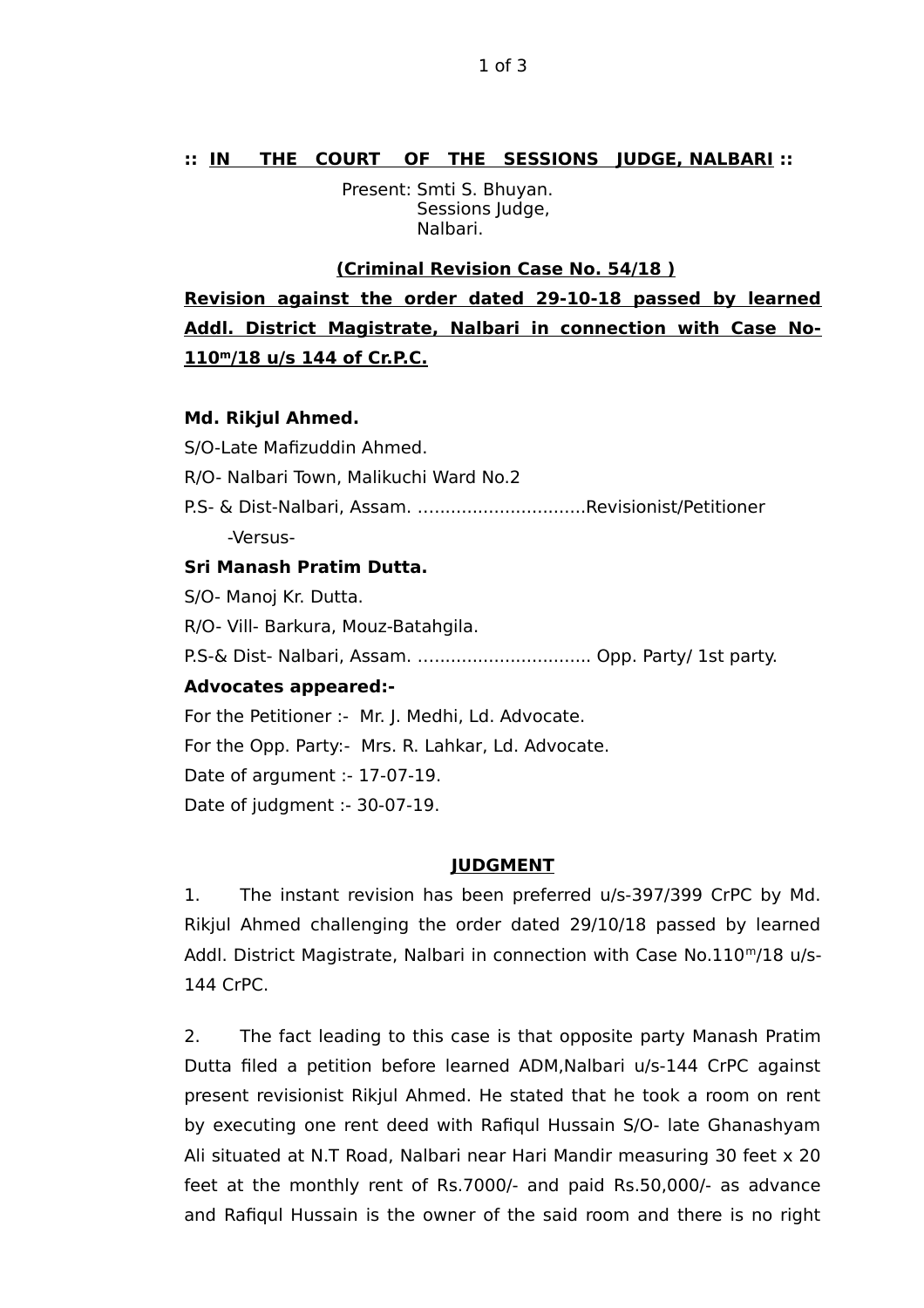2 of 3

whatsoever present in the said room in respect of 2nd party Rikjul Ahmed and when he was preparing the room fit to run the business, 2nd party with 3/4 other persons trespassed into the room on 19/09/18 and under threatening driven out 1st party's worker, mason and lock the room and 1st party lodged a case at the Nalbari PS but police did not take any action. He stated that 2nd party is giving threatening to him and he is suffering loss as he is paying room rent to its owner and on 28/10/18 when he went to open the lock of the room, 2nd party gave him threatening that if he tried to opon the lock he will set ablaze the room.

3. I have heard argument of learend counsel for both sides. Learned counsel appearing for the petitioner submitted revisionist is the copattadar of the disputed room and he was running a business in the said disputed room. Pranita Das, co-pattadar of the land where disputed room stand and she filed a suit which is registered T.S Case No.83/09 in respect of the disputed land against Rikjul and other and suit was decreed in favour of Pranita. Appeal preferred by defendant Rafiqul before the learned Civil Judge, Nalbari and first appellant court set aside the decree passed by the Munsiff, against which plaintiff of T.S Case No.83/09 Smt. Pranita, presented second appeal before the Hon'ble High Court which was registered as R.S.A. No.227/15 and same is pending and during pendency of the 2nd appeal dispute arose in between Manash and Rikjul where learned ADM,Nalbari passed order against revisionist to open the lock of the room and this order of learned ADM,Nalbari is against the rule of law when there is civil suit pending and matter is subjudiced before Higher Court in respect of the dispute between Pranita and Rafiqul and when interest of Rikjul is present on the disputed property, the transfer of the room by any modes is illegal during pendency of the 2nd appeal.

4. It has been argued by learned opposite party counsel revisionist as 1st party. This is a proceeding u/s-144 CrPC which is to be dispose of within two months and stay is to be vacated and attachment order is to be set aside.

5. On receipt of the petition learned District Magistrate endorsed S.K Bora, ACS, ADM, Nalbari to take up the matter and accordingly, criminal case vide No.110<sup>m</sup>/18 registered and learned ADM,Nalbari issued notice to the 2nd party prohibited the 2nd party from entering into the disputed